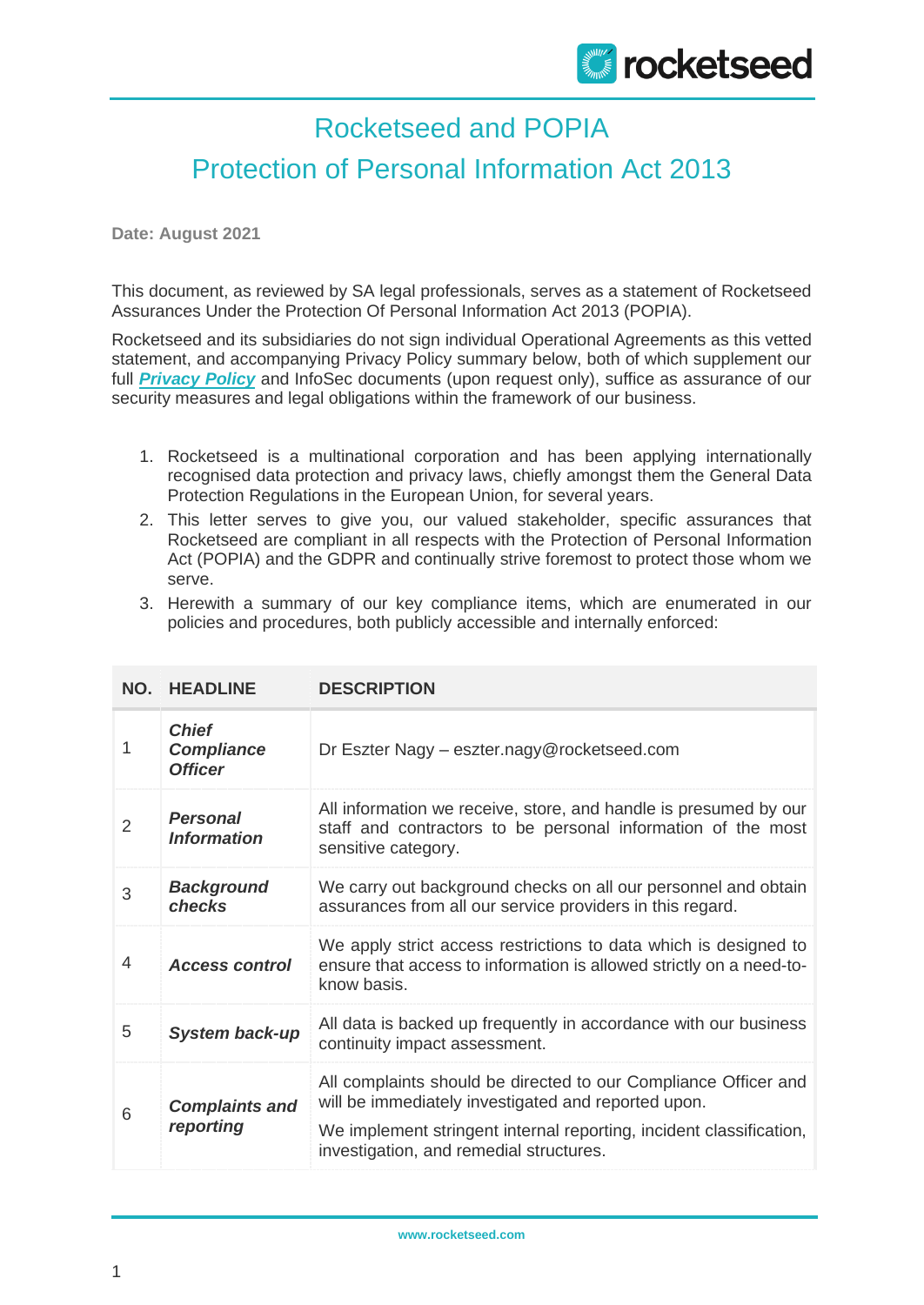

| $\overline{7}$ | <b>Cyber risks</b>                             | As part of our ongoing data privacy obligations applied globally<br>for several years we have designed and implement a<br>comprehensive risk assessment, which covers cyber risks, we<br>monitor and consult with industry experts on the dynamic field of<br>cyber security, prevention, and mitigation.<br>We have developed and we implement a cyber risk management<br>framework to identify and manage cyber threats<br>and<br>vulnerabilities and implement mitigating controls.                                                                                                                                                                                                                                                                                                                                                                                |
|----------------|------------------------------------------------|-----------------------------------------------------------------------------------------------------------------------------------------------------------------------------------------------------------------------------------------------------------------------------------------------------------------------------------------------------------------------------------------------------------------------------------------------------------------------------------------------------------------------------------------------------------------------------------------------------------------------------------------------------------------------------------------------------------------------------------------------------------------------------------------------------------------------------------------------------------------------|
| 8              | <b>Training</b>                                | All our staff and significant contractors undergo training on trends<br>and changes in the data privacy industry, from industry experts<br>and compliance specialists.                                                                                                                                                                                                                                                                                                                                                                                                                                                                                                                                                                                                                                                                                                |
| 9              | <b>Systems and</b><br>networks                 | Our systems and networks are configured in a consistent,<br>accurate manner and application of approved good-practice<br>security settings.<br>We continuously monitor designated systems and networks and<br>record security events including the identification of and response<br>to information security/privacy incidents as well as recovery and<br>post implementation reviews for current and predicted levels of<br>traffic and alternative facilities support.<br>We implement security protocols and measures to protect<br>systems like e-mail, instant messaging, and VoIP and configuring<br>security settings, performing capacity planning, and hardening<br>supporting infrastructure.<br>We implement network dematerialised zones, wireless and<br>critical systems, and the segregation of areas/computer systems<br>for access control purposes. |
| 10             | <b>Assurances</b>                              | We have in place assurances from all our services providers in<br>line with adherence to our policies, procedures, and rules.                                                                                                                                                                                                                                                                                                                                                                                                                                                                                                                                                                                                                                                                                                                                         |
| 11             | <b>Cryptography</b>                            | We apply cryptographic techniques to data transmitted and<br>stored.                                                                                                                                                                                                                                                                                                                                                                                                                                                                                                                                                                                                                                                                                                                                                                                                  |
| 12             | <b>Disaster</b><br>recovery                    | We implement a DRP that is supported by alternative processing<br>facilities and tested regularly using simulations of the live<br>environment.                                                                                                                                                                                                                                                                                                                                                                                                                                                                                                                                                                                                                                                                                                                       |
| 13             | <b>ISO 27001</b>                               | We implement rules for the disposal of electronic and physical<br>data when it is no longer needed in accordance with the ISO<br>27001 standard.                                                                                                                                                                                                                                                                                                                                                                                                                                                                                                                                                                                                                                                                                                                      |
| 14             | <b>Malware and</b><br>handling<br>capabilities | We implement appropriate solutions including anti-virus software<br>and behavioural analysis.                                                                                                                                                                                                                                                                                                                                                                                                                                                                                                                                                                                                                                                                                                                                                                         |

For more information Privacy, please turn to our *[Group Privacy Policy page](https://www.rocketseed.com/about/privacy/)* at where there are details of our procedures concerning your data, in addition to the option for individuals to submit requests for the *[Right to Access and Erasure](https://app.priviq.com/saq/18ffce0d-2718-4e2b-937a-217ddec6a5b4)*.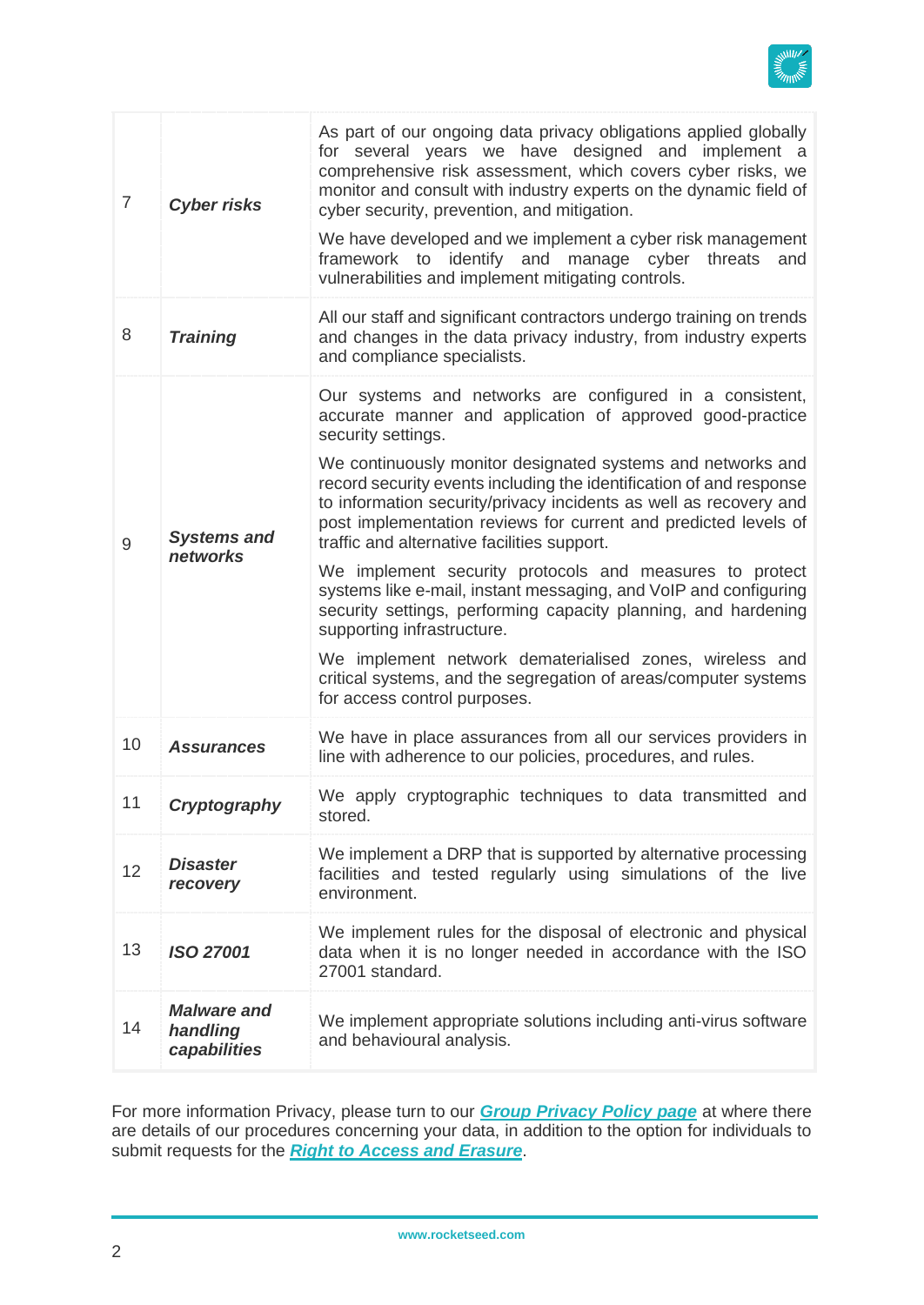

## Protection Of Personal Information Act Summary

### About this document

The following sections are set out with Rocketseed and its subsidiaries entering into contract with Clients mainly in the capacity of an **Operator**.

#### **Definitions**

**Personal data**: 'Personal information' is defined broadly in POPIA to include information relating to both an identifiable, living, natural person, and where applicable, an identifiable juristic person or legal entity, and includes:

- information about a person's race, gender, sex, pregnancy, marital status, national, ethnic or social origin, colour, sexual orientation, age, physical or mental health, wellbeing, disability, religion, conscience, belief, culture, language, and birth;
- information relating to the education, medical, financial, criminal, or employment history of the person;
- any identifying number, symbol, email address, physical address, telephone number, location information, online identifier, or other particular assignment to the person;
- the biometric information of the person;
- the personal opinions, views, or preferences of the person;
- correspondence sent by the person that is implicitly or explicitly of a private or confidential nature or further correspondence that would reveal the contents of the original correspondence;
- the views or opinions of another individual about the person; and
- the name of the person if it appears with other personal information relating to the person or if the disclosure of the name itself would reveal information about the person.
- Sensitive data: POPIA provides for a separate category of information called 'special personal information' which includes all information relating to a person's religious or philosophical beliefs, race or ethnic origin, trade union membership, political persuasion, health or sex life, biometric information, or criminal behaviour. POPIA also specifically regulates personal information (of a child).

**Data controller**: A 'Responsible Party' is a public or private body that determines the purpose and means for processing personal information of a data subject. In our case it is our clients who contract us to process information through our Software.

**Data processor**: An 'Operator' is a party that processes personal information on behalf of a responsible party, without coming under the direct authority of the responsible party. In our case, it is a Rocketseed subsidiary with whom the contract is signed.

**Data subject**: Any party to whom personal information relates.

**Biometric data**: 'Biometrics' means a technique of personal identification that is based on physical, physiological, or behavioural characterisation including blood typing, fingerprinting, DNA analysis, retinal scanning, and voice recognition. Not applicable for Rocketseed.

**Health data**: Not applicable for Rocketseed.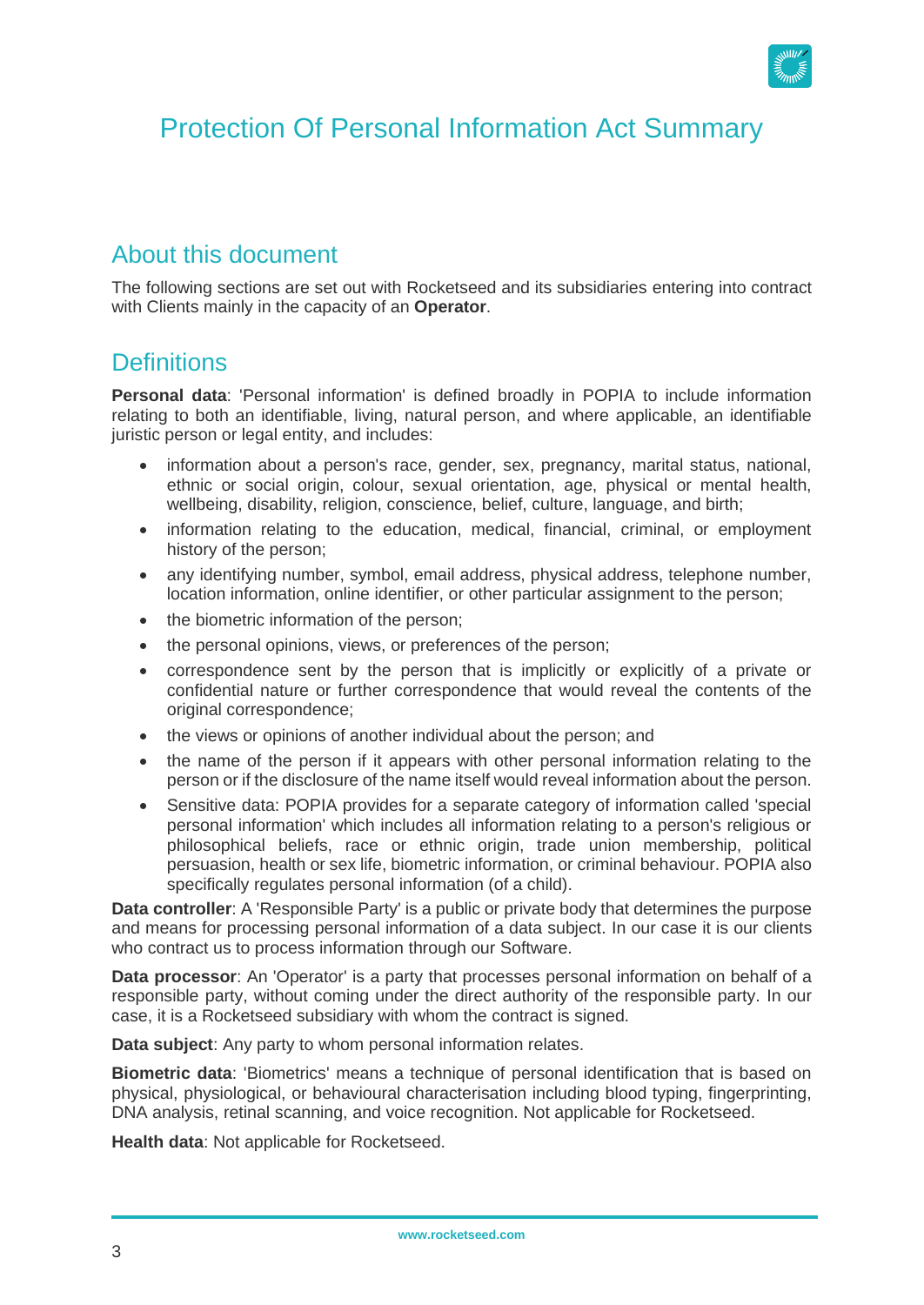

**Pseudonymisation**: POPIA does not provide a definition for pseudonymisation. However, 'de-identify', in relation to personal information of a data subject, means to delete any information that:

- identifies the data subject;
- can be used or manipulated by a reasonably foreseeable method to identify the data subject; or
- can be linked by a reasonably foreseeable method to other information that identifies the data subject; and
- 'de-identified' has a corresponding meaning.

**Right to erasure**: POPIA allows a data subject the right to request that a responsible party correct or delete personal information that is inaccurate, irrelevant, and excessive, or which the responsible party is no longer authorised to retain.

#### 1. Introduction

Rocketseed treats confidential information with the utmost discretion. This is in line with the South African Protection of Personal Information Act (POPIA), 4 of 2013, which operationalises the constitutional right to privacy and the protection of personal information. POPIA promotes the fair and transparent use of personal information and requires us to safeguard it appropriately.

### 2. Information Rocketseed collects

#### 2.1. From Users of Service

As a user of our services, personal information is required to fulfil the requirements of a contractual or service relationship, which may exist between Client and our organization. We collect:

- Financial Details
- Identification Number
- Location Information
- Banking Details
- Confidential Correspondence
- Email, Social Networks
- Name
- Telephone contact details

#### 2.2. Branding Interaction in B2B Emails

Our technology allows Clients of the Rocketseed software product, to convey pertinent content through everyday email branding and signatures. Clients and their Recipients of emails are businesses who engage with each other and may already have an established connection.

If **full engagement measurement** is required, apart from normal information needed to send emails (such as an email address), the following data is stored for analytical purposes only;

- IP address
- Time of click
- URL served i.e. where the branding redirects the recipient as defined by the Client.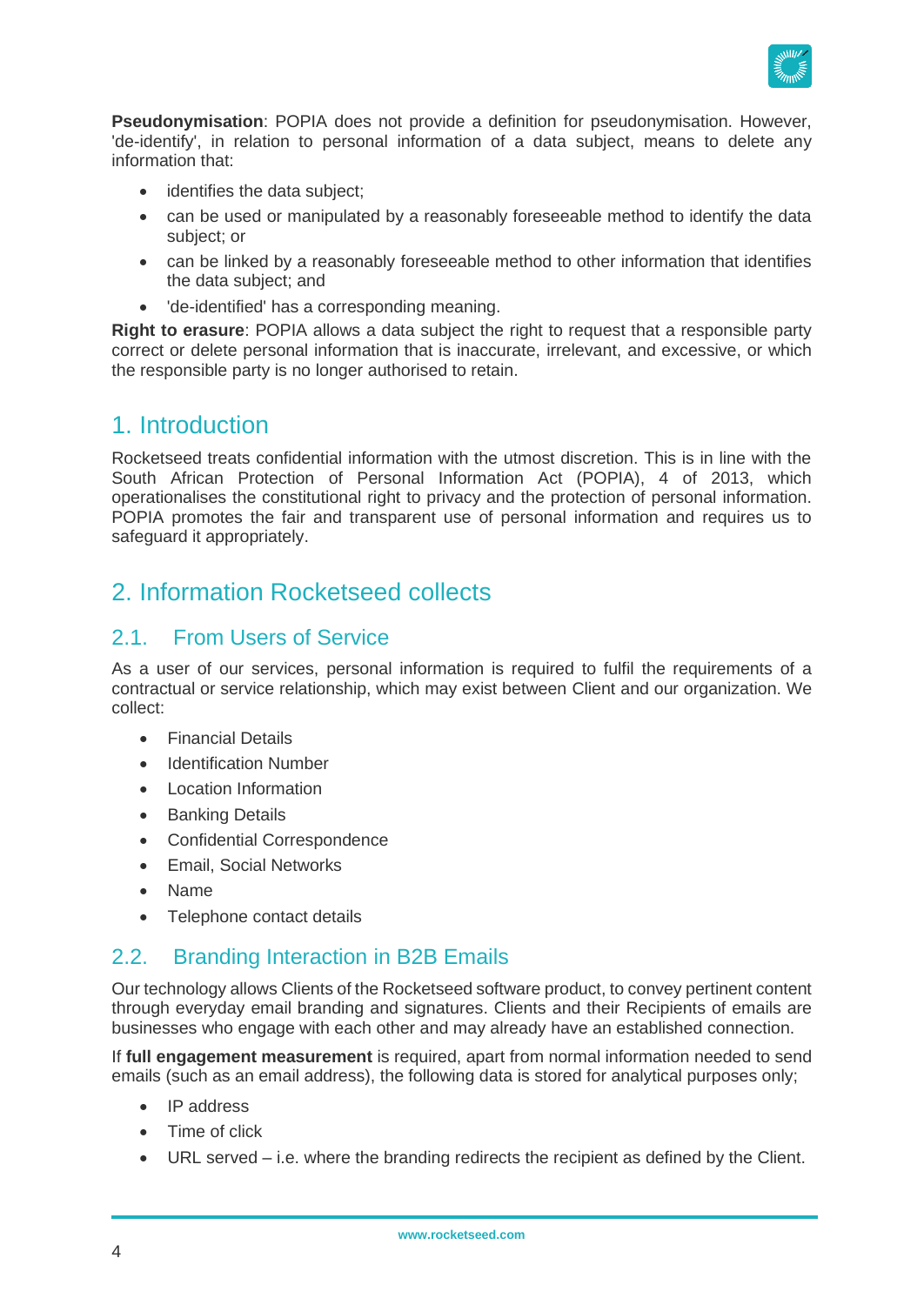

In the case of providing Data Analytics as an Operator, Rocketseed can only do so if *requested by Client as part of the contractual agreement of service and processing instructions*. Hence, Clients should present in their Privacy Note on their website if they are collecting data for Analytical purposes.

If **Pseudonymisation** of data is requested, in which case we only have limited analytics capabilities, the information stored is limited to:

- Domain name (e.g. @gmail.com)
- Time of click
- URL served i.e. where the branding redirects the recipient as defined by the Client

### 3. Processing

#### 3.1. The lawful bases Rocketseed relies on for processing

- We have your consent to do so;
- We have an obligation to carry out the performance of a contract with you;
- We are required by law to process your personal information;
- The processing protects your legitimate interest; and
- We have a legitimate interest to pursue.

#### 3.2. Processing information of children

Rocketseed does NOT collect or process any data on children.

#### 3.3. How do we collect personal information?

We collect personal information in the following ways:

- Directly from Client during the inception of the contractual service.
- Indirectly from Client when interacting with us electronically; e.g. browsing our website (including through mobile), filling out online forms etc.
- Directly from other sources, such as public databases, data aggregators and third parties etc; e.g. LinkedIn.

Please refer to the *[Privacy Policy](https://www.rocketseed.com/about/privacy/)* for details.

#### 4. To whom will we disclose your information?

To maintain and improve our services, your personal information may need to be shared with or disclosed to service providers, other Controllers or, in some cases, public authorities. We may be mandated to disclose your personal information in response to requests from a court, police services or other regulatory bodies. Where feasible, we will consult with you prior to making such disclosure and, in order to protect your privacy, we will ensure that we will disclose only the minimum amount of your information necessary for the required purpose.

Data storage and where processing takes place, unless specifically requested by a client to be on a dedicated server within their own premises, are hosted by sub-processors (data centres), which have been assessed having rigorous safety environment, ISO certifications and stringent breach management and prevention procedures. These sub-processors can be found *[here](https://www.rocketseed.com/about/rocketseed-sub-processors/)*, along with their locations and Data Protection Policies.